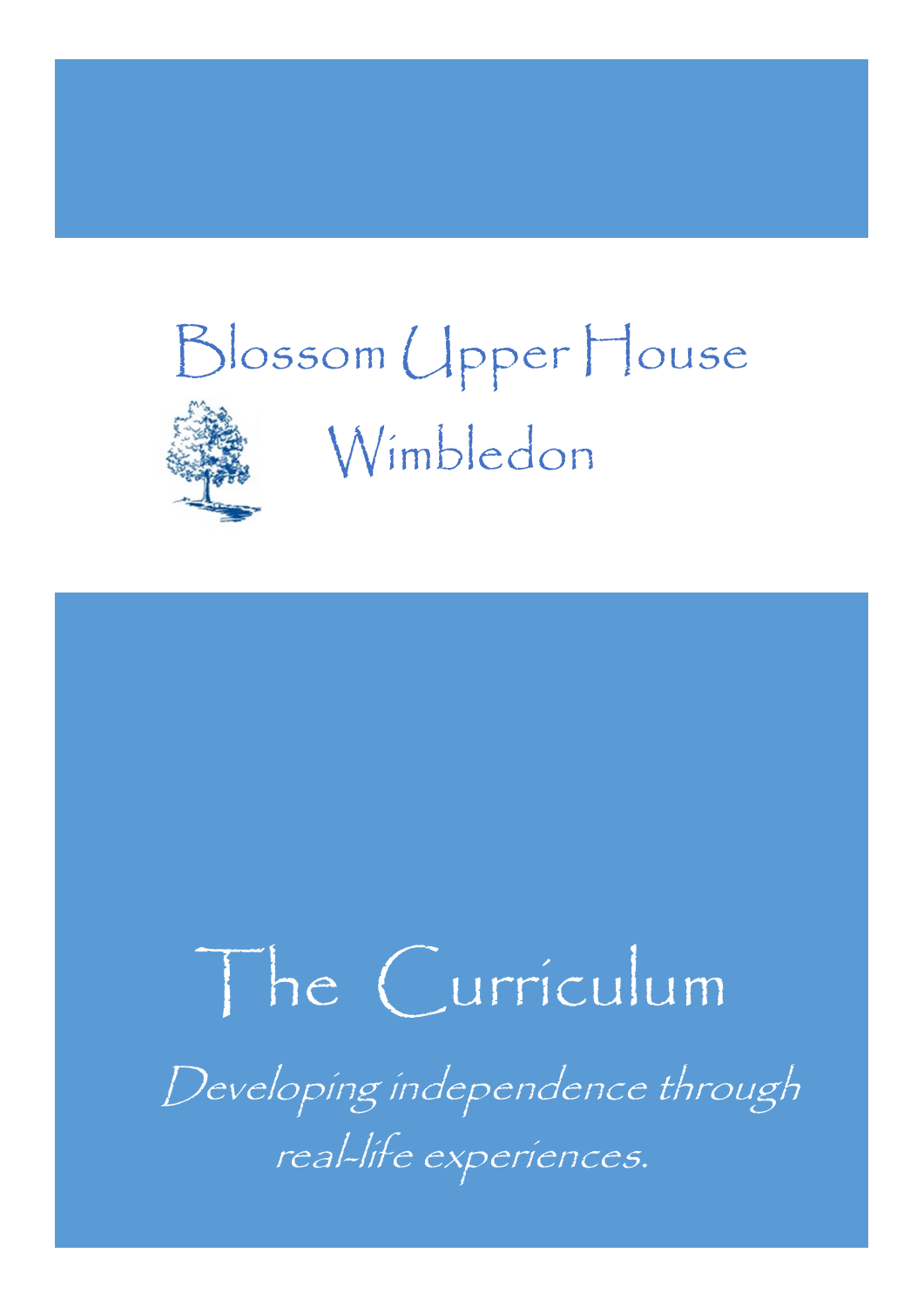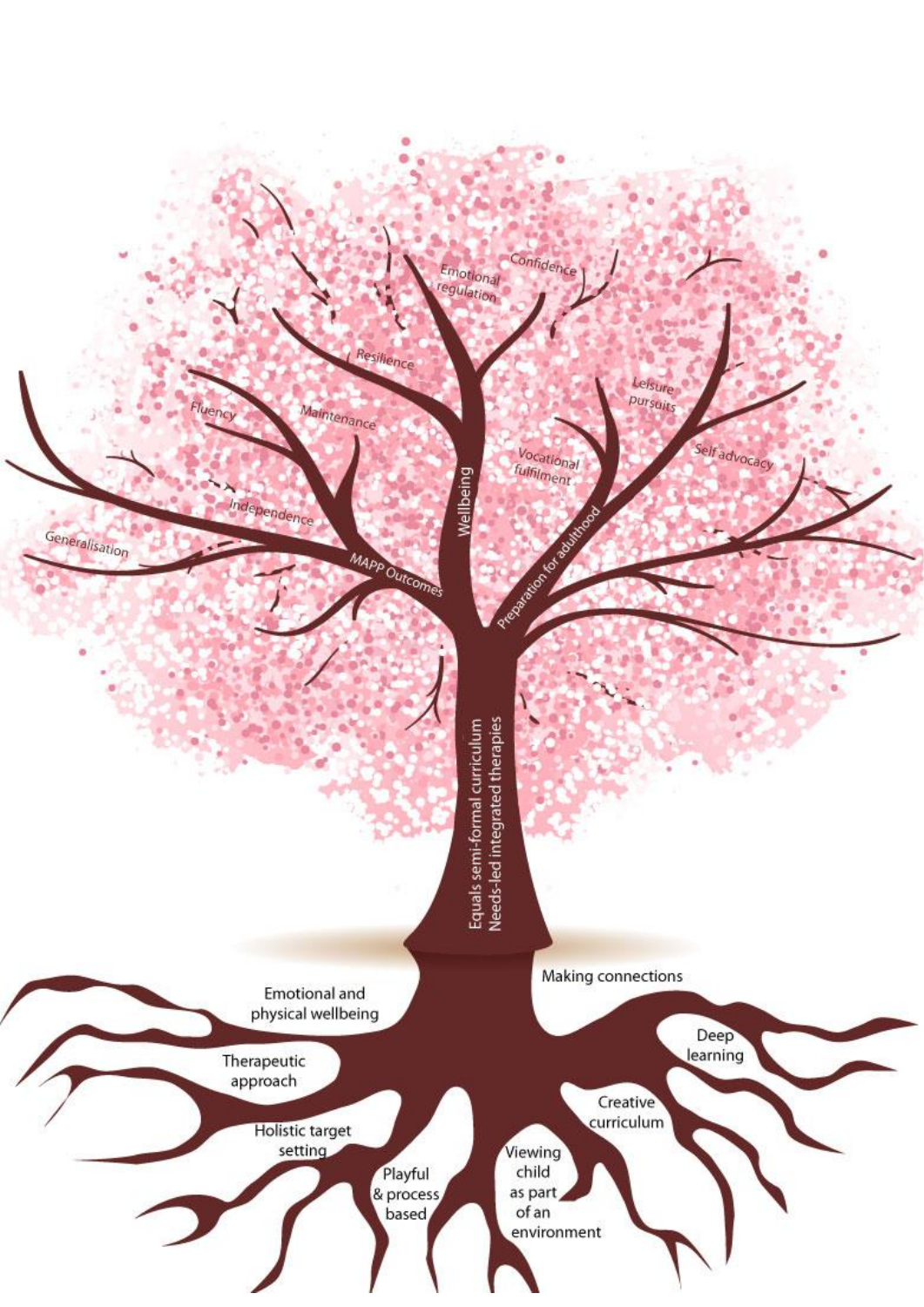| <b>My Communication</b>              |                                   |                                                       | <b>My Thinking</b>                       |                                       |                                     |                                   | <b>Myself</b>                    |                                       |                            |
|--------------------------------------|-----------------------------------|-------------------------------------------------------|------------------------------------------|---------------------------------------|-------------------------------------|-----------------------------------|----------------------------------|---------------------------------------|----------------------------|
| Literacy                             |                                   | <b>Maths and ICT</b>                                  |                                          | <b>PSHE/RSE</b>                       |                                     |                                   | <b>PSHE/RSE</b>                  |                                       |                            |
| AAC                                  | Makaton                           | <b>Contextualised Trips</b>                           | <b>EHCP Targets</b>                      | Puberty                               | Body<br>awareness                   |                                   | <b>British</b><br>Values         | SMSC                                  | Whole School<br>events     |
|                                      |                                   |                                                       |                                          | <b>Cognition and Learning</b>         |                                     |                                   |                                  |                                       |                            |
| Science                              | Food<br>Technology                | The World Around Us<br>- Topic                        | Horticulture                             | <b>Creative Arts</b>                  | PE                                  | Play Skills/Play<br>and Leisure   |                                  |                                       |                            |
|                                      |                                   |                                                       |                                          | <b>Community</b>                      |                                     |                                   |                                  |                                       |                            |
| Community<br><b>Visits</b>           | Adventure<br>Service<br>Challenge | <b>Forest School</b>                                  | <b>Travel Training</b>                   | Shopping                              | Eating out                          | Animal care                       | Using<br>public<br>transport     |                                       |                            |
| <b>Communication and Interaction</b> |                                   |                                                       |                                          |                                       |                                     |                                   |                                  |                                       |                            |
| <b>Talking Mats</b>                  | Choice<br>boards                  | Understanding of<br>functional<br>concepts/vocabulary | High tech AAC<br>training and<br>support | Assistive<br>technology-<br>Symwriter | Expanding<br><b>Expression Tool</b> | Widgit<br>Communicate<br>in Print | Personal<br>narratives           | Specialist<br>speech<br>interventions | Social Skill<br>Programmes |
|                                      |                                   |                                                       |                                          | <b>Social and Emotional</b>           |                                     |                                   |                                  |                                       |                            |
| Arts<br>Therapies                    | Zones of<br>Regulation            | <b>Attention Autism</b>                               | SmiLE                                    | Natural<br>conversation<br>groups     | Leisure<br>opportunities            | Pastoral Pet                      | Individual<br>Wellbeing<br>Plans | Child-led Play                        | Social scripts             |
| <b>Health Physical and Sensory</b>   |                                   |                                                       |                                          |                                       |                                     |                                   |                                  |                                       |                            |
| Swimming                             | <b>SLT</b>                        | OT                                                    | Physiotherapy                            | Sports                                | Flip Out                            |                                   |                                  |                                       |                            |
| How well are we achieving our aim?   |                                   |                                                       |                                          |                                       |                                     |                                   |                                  |                                       |                            |
| <b>MAPP</b>                          | <b>EHCP</b><br>reviews            | <b>IEPS</b>                                           | Parent surveys                           | Pupil<br>Progress<br>Meetings         | Wheel of<br>Independence™           | Pupil feedback                    | Project<br>books                 |                                       |                            |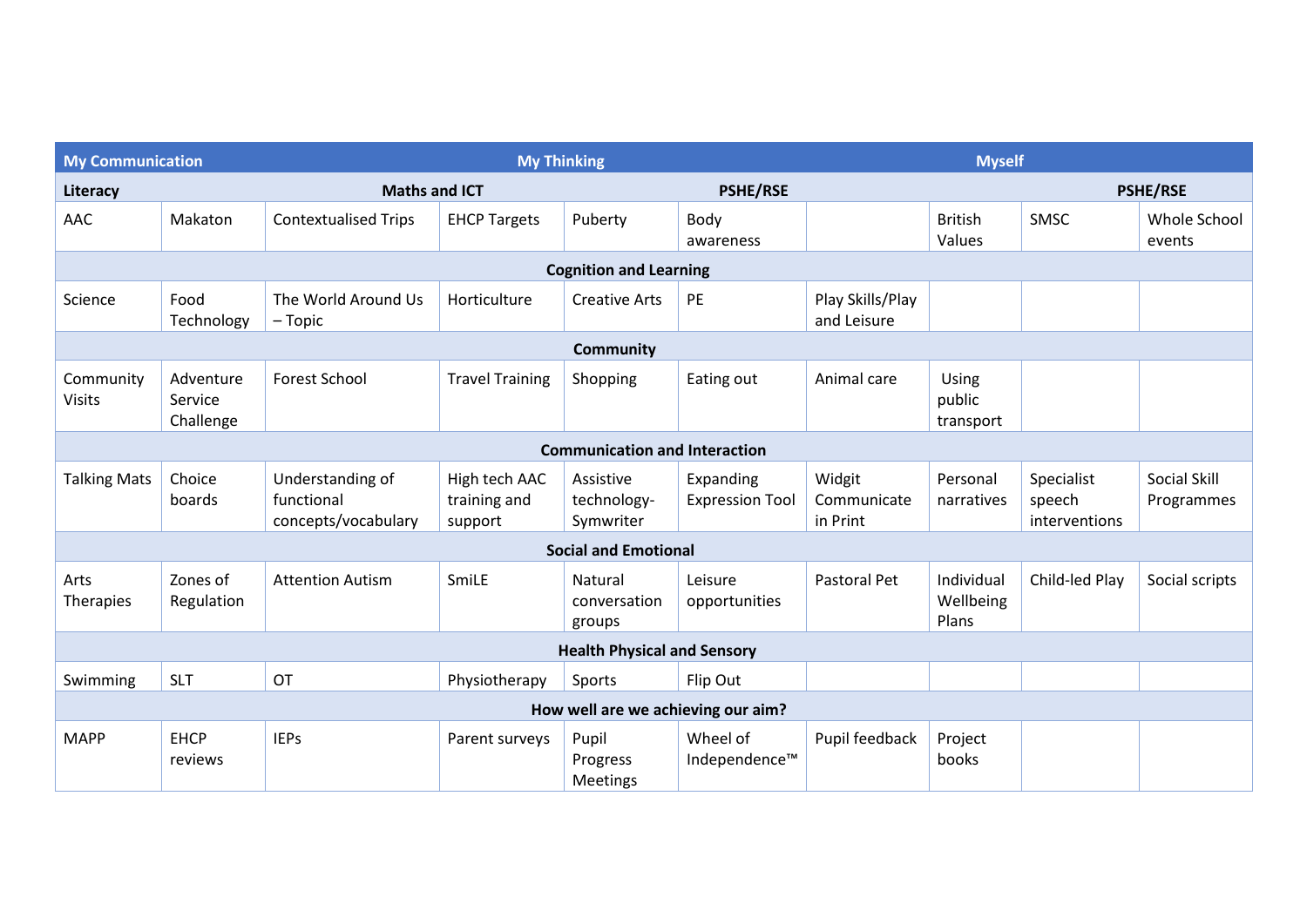# INTENT

# "IF A CHILD CANNOT LEARN THE WAY WE TEACH, WE SHOULD TEACH THE WAY THEY LEARN".

The Blossom House Wimbledon curriculum is underpinned by therapeutic approaches. It is designed to maximise opportunities to develop communication and problem-solving skills, focused on working towards independence through real life experiences. The pupils' wellbeing, enjoyment of learning, interests and needs are at the forefront of the fresh, innovative and flexible curriculum. The pupils' work on meaningful goals so that they can actively participate in leisure activities and achieve vocational fulfilment.

# Self-advocacy, independent living and vocational fulfilment.



#### TRANSDISCIPLINARY TEAM



Blossom House Wimbledon forms transdisciplinary teams around each pupil. This is a gold standard approach which ensures that pupils with complex learning needs are part of a coordinated and family-centred team. Whilst everyone has their own unique skill-set, this enables the team to come together to celebrate successes, share information, consider problems and make decisions, facilitating a quality service which is effective, safe and timely.

Based on the Gascgoine (2006) TDT model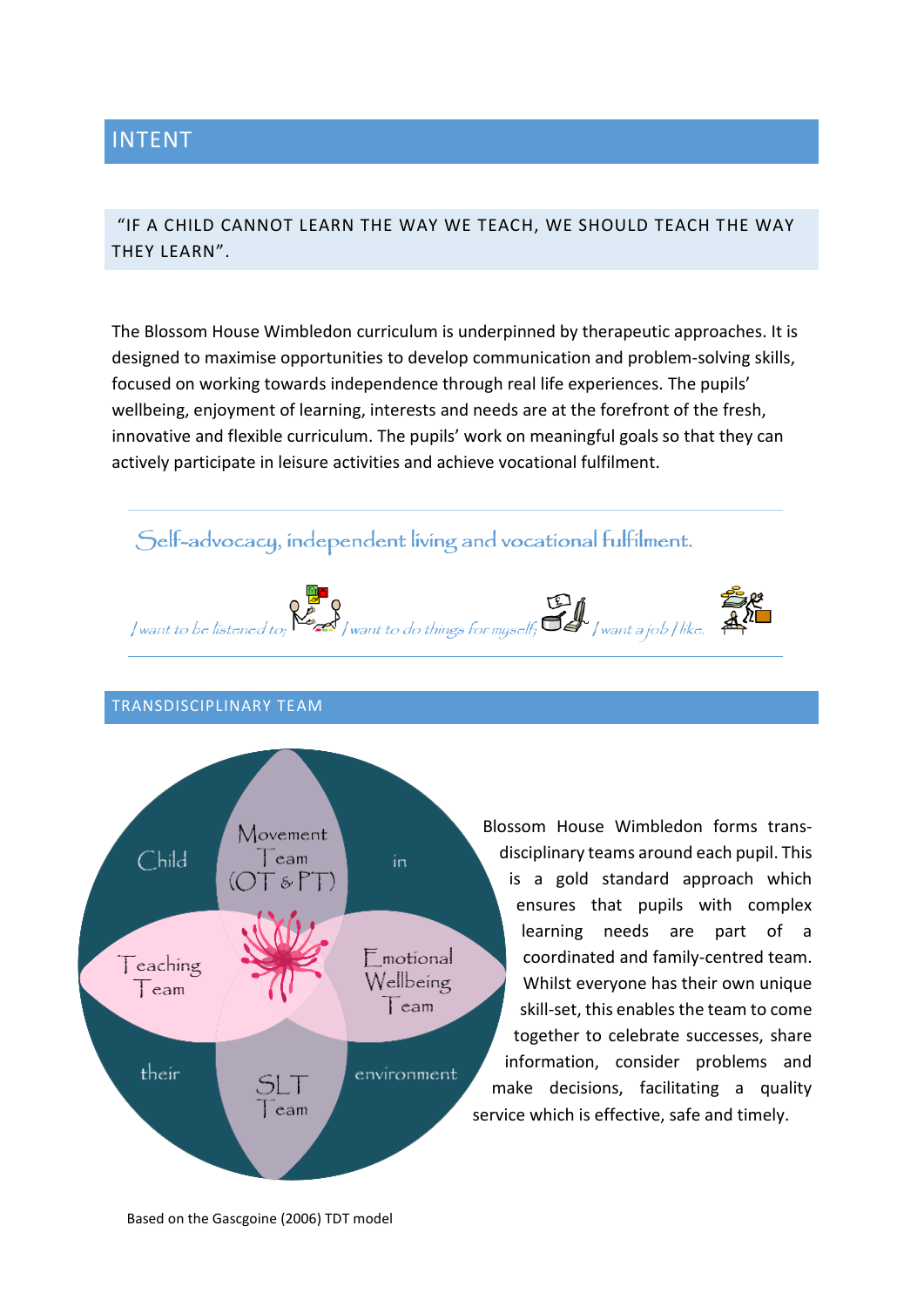# IMPLEMENTATION

In order to provide learners with a pupil centred, holistic and functional curriculum the Equals Semi-Formal Curriculum has been adopted. The flexible schemes of work are developmental and not related to age, ability or key stage. Communication and Life Skills are seamlessly integrated into the bespoke and personalised curriculum.

#### SPECIFIC TEACHING AND THERAPY APPROACHES

- Visual Timetables / Now and Next approach
- Using an iPad/Curriculum Apps
- Phonics/Reading/Comprehension Intervention Groups or Individuals Lexia, Bug Club, Accelerated Reader
- Maths Intervention Groups or Individuals Dynamo Maths
- Widgit Communicate in Print
- Widgit Symwriter
- SmiLE therapy
- Adventure Service Challenge
- Expanding Expression Tool
- Social Thinking
- Clicker 8 Assistive word processing tool with speech feedback, predictor and talking spell checker
- Talk for writing engaging teaching framework which enables pupils to imitate the language they need for a particular topic
- Zones of Regulation
- Makaton
- Attention Autism
- Sensory Integration
- Occupational Therapy
- **•** Travel Training
- Swimming
- Outdoor Learning
- Play based Interventions e.g. DIR floortime
- Holistic Therapies
- Sensory Stories
- Multi-Sensory Approaches in class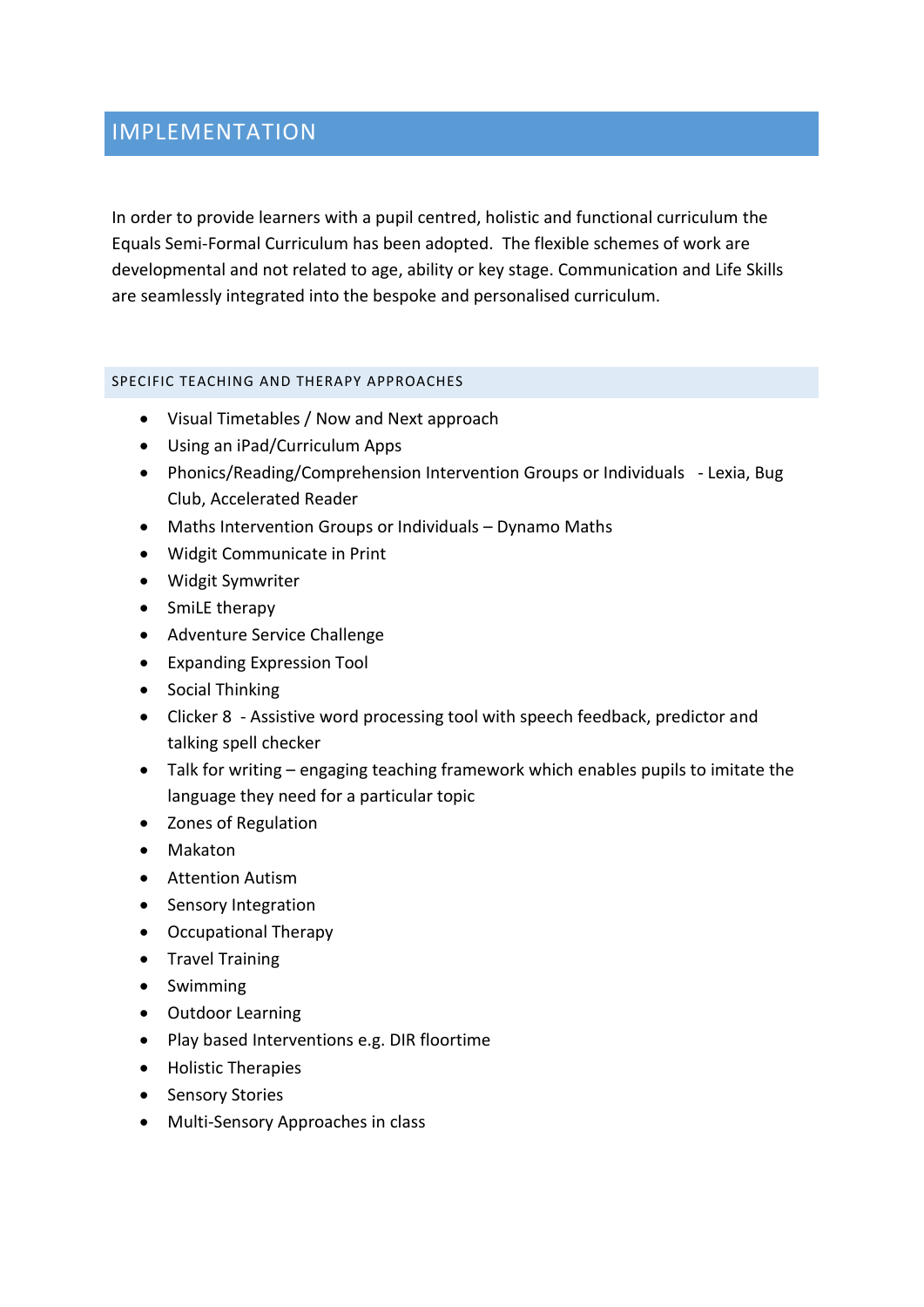|                                                                                       |                       | Wellbeing<br>Problem solving               |                     |            | Independence |            |                            |
|---------------------------------------------------------------------------------------|-----------------------|--------------------------------------------|---------------------|------------|--------------|------------|----------------------------|
| The<br>Literacy<br>World<br><b>Maths</b><br>for<br>for Life<br>About<br>Leisure<br>Me | Physical<br>Wellbeing | Creativity<br>Art<br>Drama<br><b>Music</b> | Play and<br>Leisure | <b>ICT</b> | <b>RE</b>    | <b>RSE</b> | <b>PSHE</b><br>Citizenship |

Daily purposeful community access including visits to a range of shops, cafés and the library allow the pupils to rehearse and refine functional literacy and maths skills, make connections to life experiences and develop independence.

# 2020-2021 example

|                                        | <b>Autumn</b>                                                                                                                           | <b>Spring</b>                                                                                                                                                   | <b>Summer</b>                                                                                                                                                                                           |
|----------------------------------------|-----------------------------------------------------------------------------------------------------------------------------------------|-----------------------------------------------------------------------------------------------------------------------------------------------------------------|---------------------------------------------------------------------------------------------------------------------------------------------------------------------------------------------------------|
| <b>Topic</b>                           | Inventions                                                                                                                              | Our Local Area                                                                                                                                                  | The Natural World                                                                                                                                                                                       |
| <b>Sub topics</b>                      | Significant People<br>and events<br>Transport past and<br>present                                                                       | My Community<br>Transport<br>Places of Worship<br>Local History<br>Local Geography                                                                              | Looking after the Environment<br>Reduce, Reuse, Recycle, Repair<br>Growing                                                                                                                              |
| <b>Contextualised</b><br><b>Visits</b> | <b>Science Museum</b><br>London Transport<br>Museum<br><b>Bluebell Railway</b><br>Kingston Museum<br>Chessington World<br>of Adventures | <b>Wimbledon Theatre</b><br>Polka Theatre<br>Wimbledon Common<br>Windmill<br>Wimbledon Lawn Tennis<br><b>Buddhapadipa Temple</b><br><b>Baitful Futuh Mosque</b> | Holly Lodge Centre Richmond Park<br><b>Recycling Centre</b><br>Garsons Farm - pick your own<br><b>Bockets Farm</b><br>Dean City Farm<br>Chessington Zoo<br><b>Beddington Energy Recycling</b><br>Centre |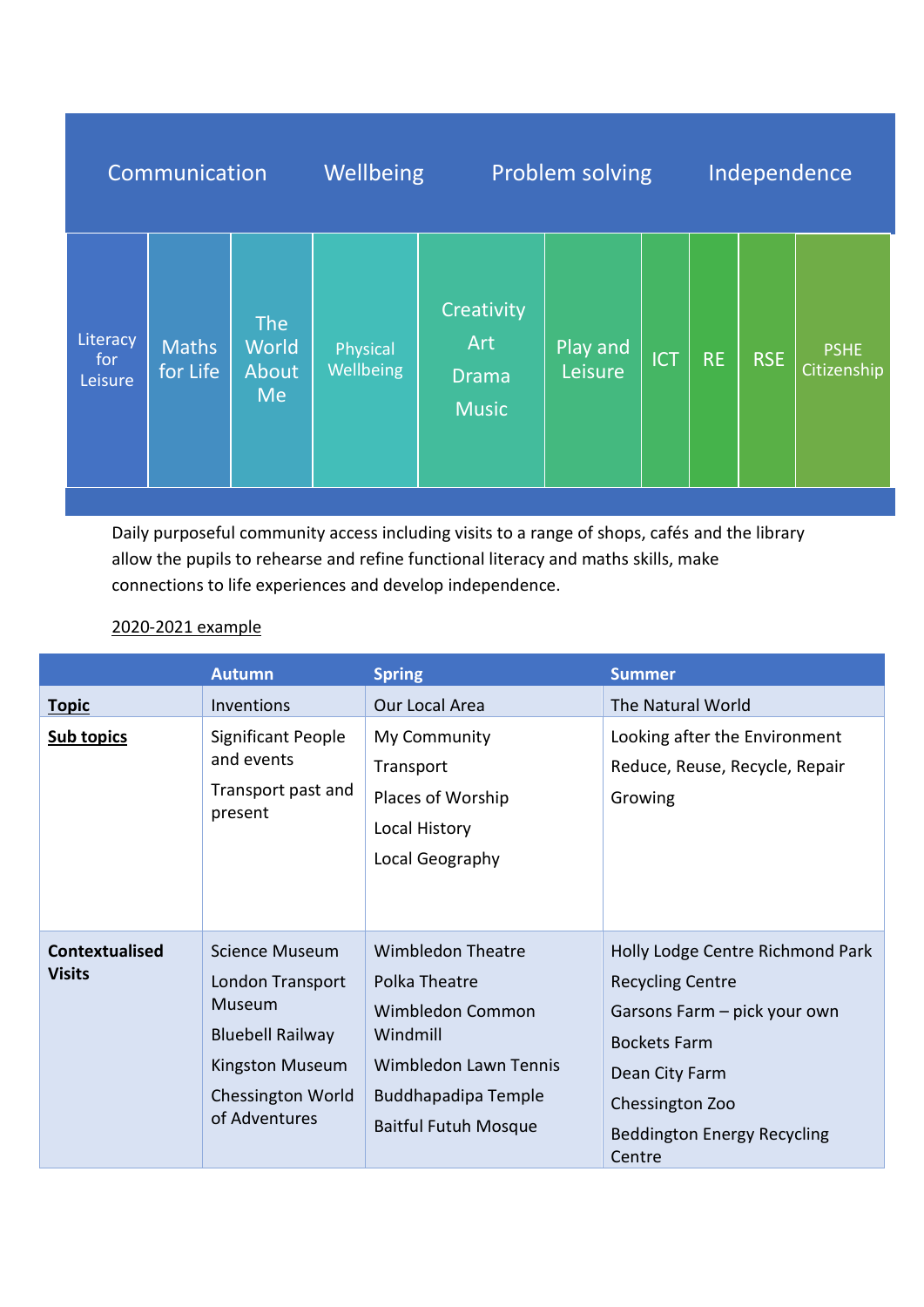The Curriculum Topics are cross-curricular and holistic in nature and follow a three-year rolling plan of termly themes:

|        | Autumn            | <b>Spring</b>            | <b>Summer</b>      |
|--------|-------------------|--------------------------|--------------------|
| Year 1 | London            | <b>Celebrations</b>      | <b>Occupations</b> |
| Year 2 | <b>Inventions</b> | Our Local Area           | The Natural World  |
| Year 3 | Changing<br>World | <b>Sights and Sounds</b> | Space              |

# TEACHING AND LEARNING

Teaching and Learning at Blossom House Wimbledon is rooted in highly engaging, multisensory experiences. At Blossom House Wimbledon the teachers act as facilitators providing short and 'irresistible' opportunities for learning where pupils make connections and focus on the process rather than the product.

This approach enables pupils to become fully immersed in the learning experience and make connections relevant to their past, present and future life. Classroom experiences and contextualised visits combine to provide creative and stimulating teaching and learning.

Contextualised trips and visits are carefully planned to give meaning and personal relevance to topic areas. As the curriculum is holistic in nature, all trips are also designed to include plentiful opportunities to practice communication, functional life skills and promote developing independence.

A TYPICAL CLASSROOM LESSON WOULD BE STRUCTURED IN THE FOLLOWING WAY:

- Short, highly engaging opener
- A hands-on learning experience
- Demonstration of understanding through role play/AAC device/ ICT/ craft/ discussion/ talking mats/quiz
- Plenary
- This will often be preceded and/or followed by a relevant real-life experience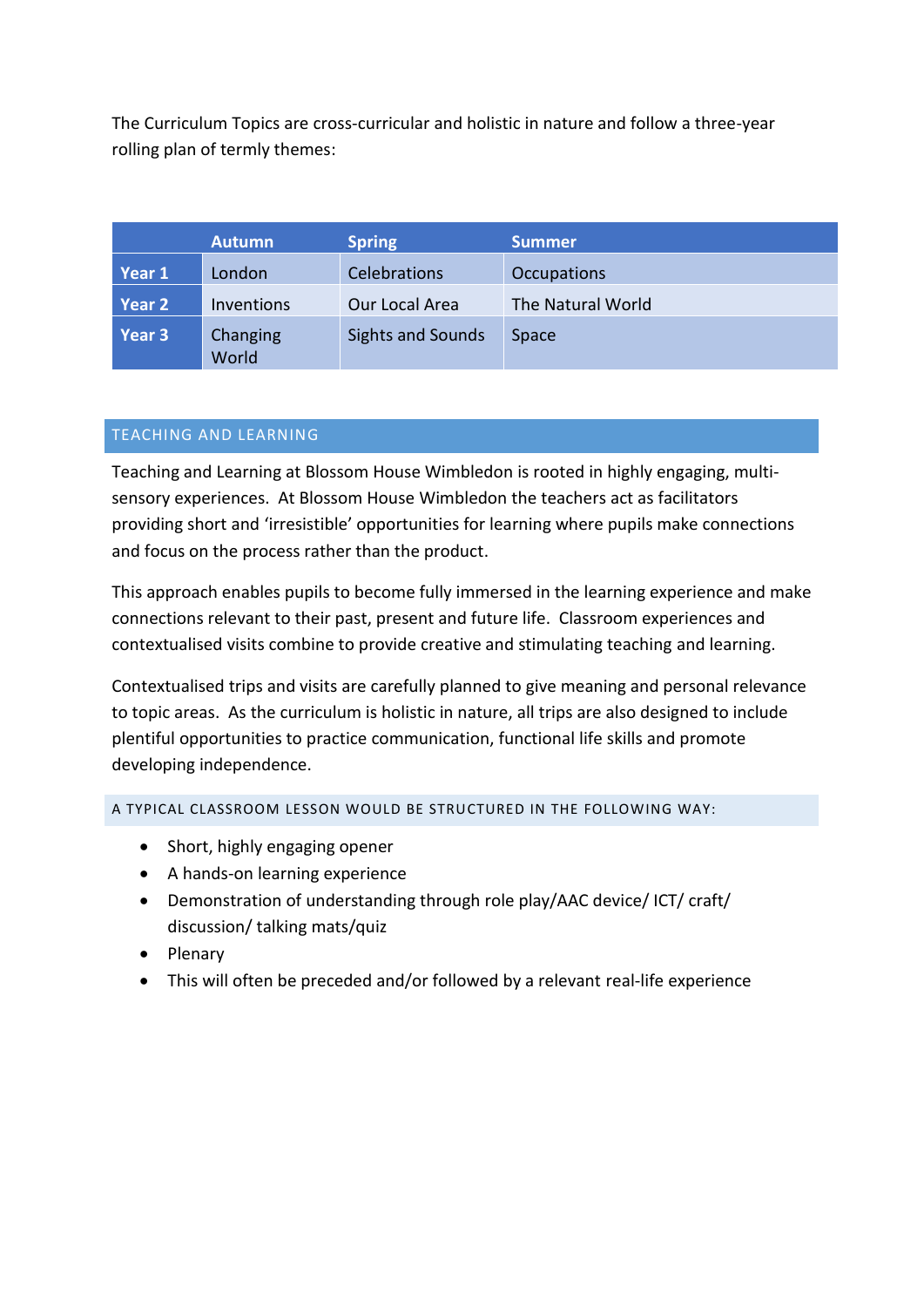Reading and understanding books, instructions, sentences, words, environmental signs, symbols, pictures, shopping lists, recipes

Recording ideas using drawings, writing, typing and assistive technology such as AAC devices and **Clicker** 

# Literacy for Leisure

Reading for meaning, enjoyment and functional use

> Recording ideas and communicating

Listening to audio books, CDs, watching stories online

Becoming immersed in the story – drama, role play, recount, sequencing, theatre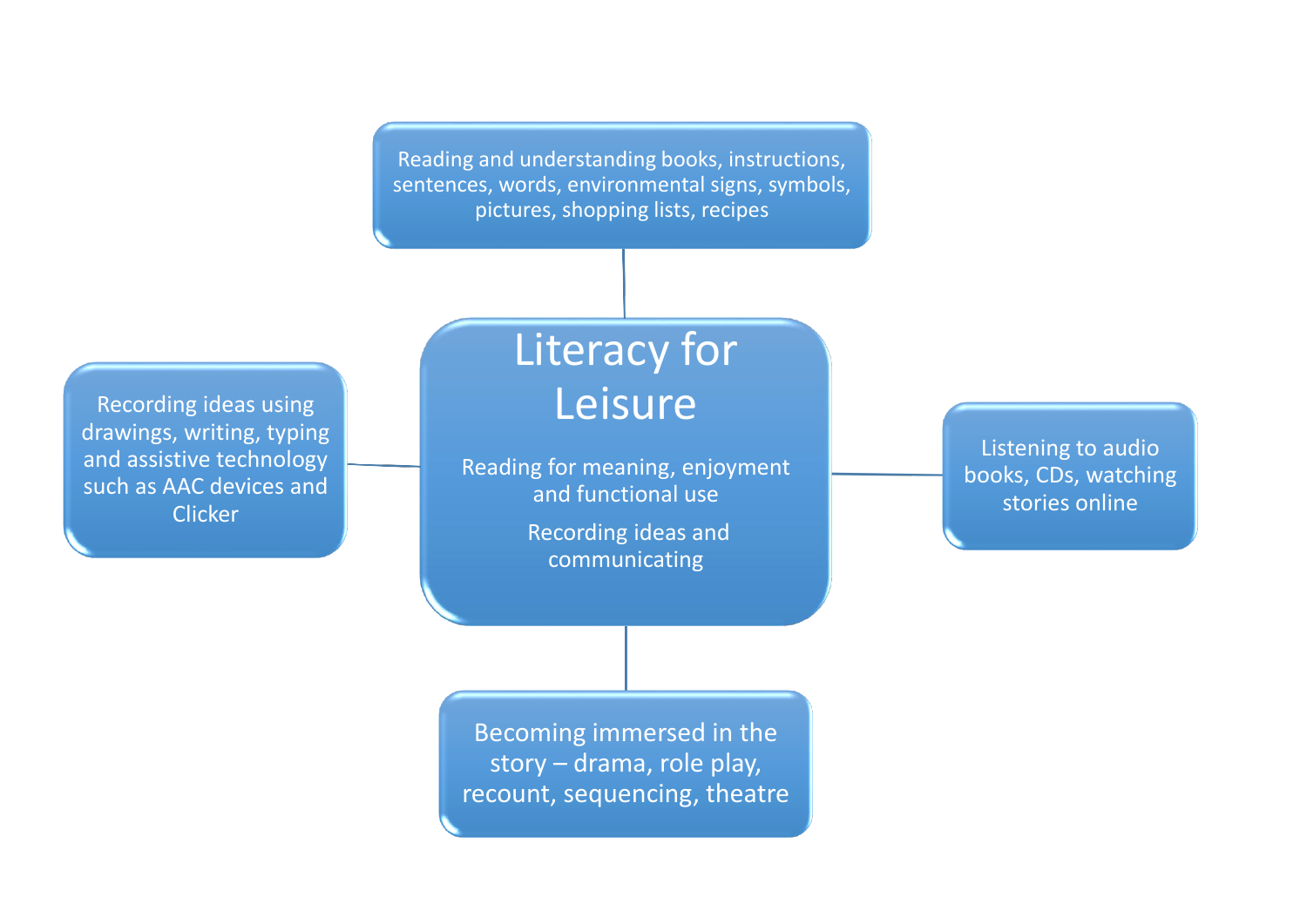Money: Coin and note recognition, value of coins and notes, adding coins and notes, reading prices, choosing money to pay with, returning change to wallet, keeping money safe, school snack shop, asking for a receipt, regular visits to real shops, cafe's, buying tickets, budgeting skills.

Time and Timetables: Sequencing, times of day, following routines and timetables, using and understanding language related to time, reading the time, planning and ordering activities, understanding punctuality.

# Maths For Life

Measure: Understanding concepts and using related vocabulary. Weighing and measuring in functional situations e.g. when preparing food, designing and creating.

Number: Number recognition, accurate counting, using number functionally e.g. recognising bus, adding coins, sharing resources accurately, recognising numbers on dice, moving correct number of spaces on a boardgame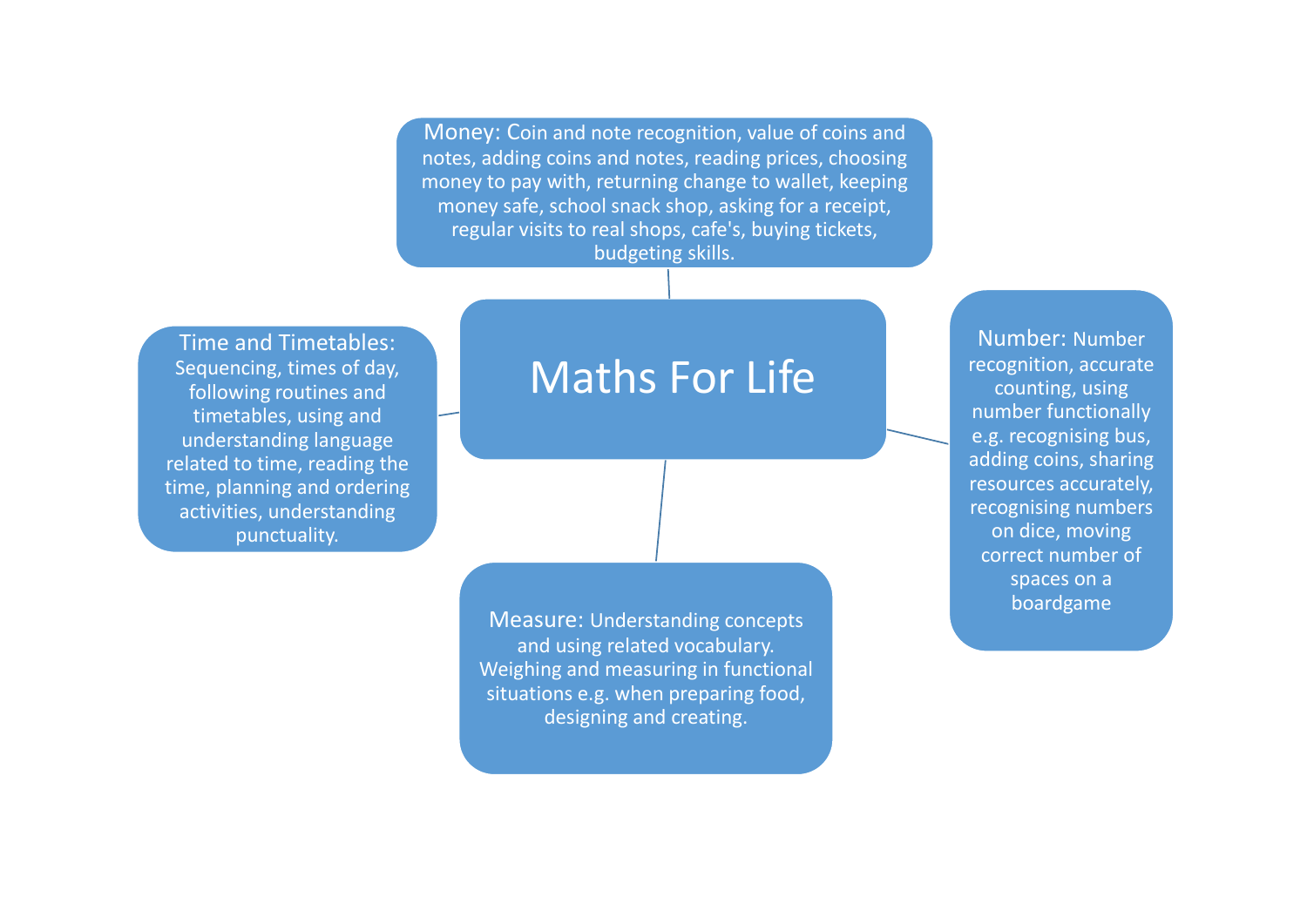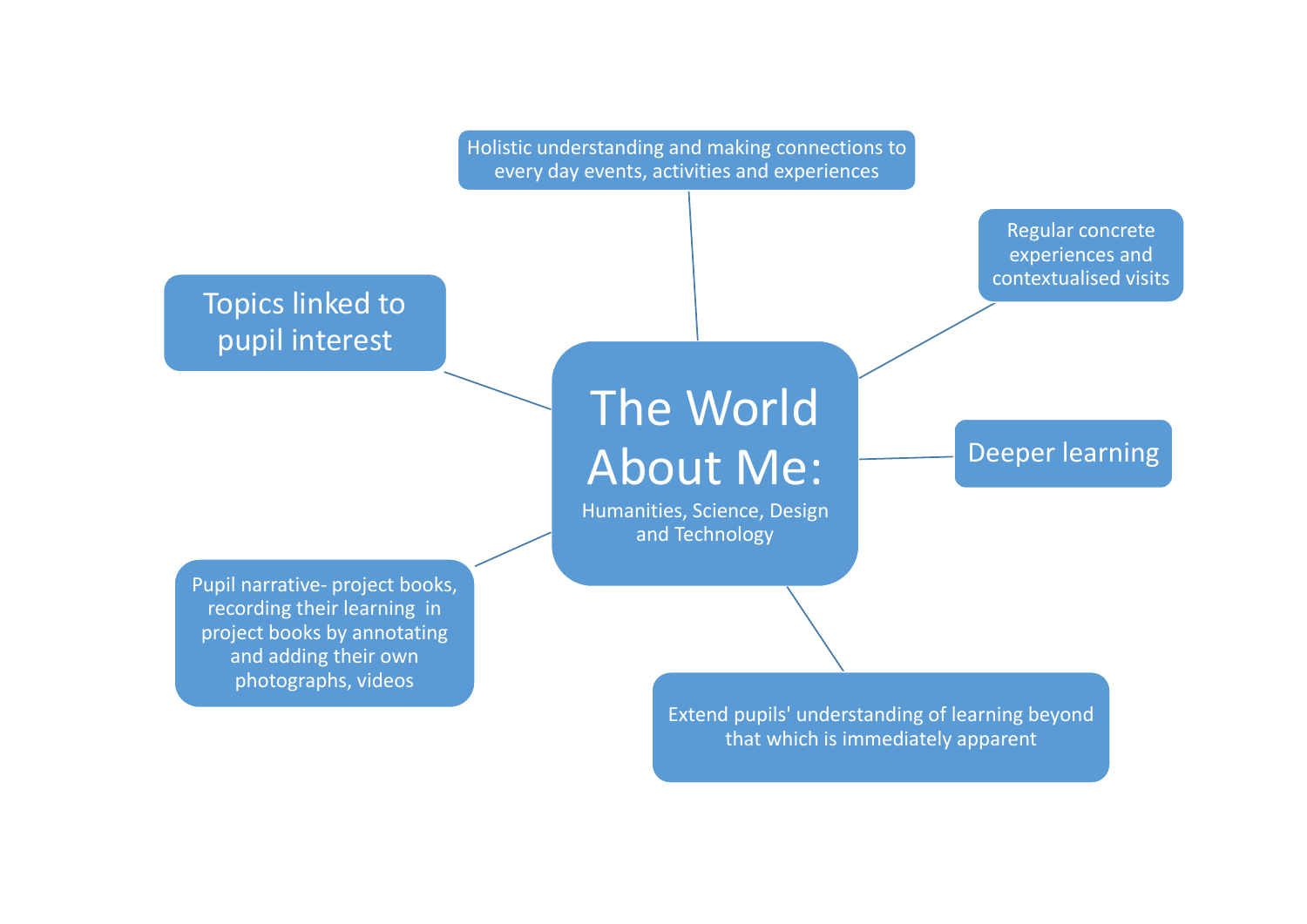Experience a range of different activities where pupils are encouraged to express what they enjoy

Encourage good exercising habits which will continue into adulthood e.g walk instead of taking the bus, wearing appropriate clothing so that they can exercise whatever the weather

Physical activities to suit all abilities. Activities linked to pupils interests e.g. dog walking, swimming, horse riding, cycling, process rather than skills based

Physical Wellbeing

Understanding the need for and making healthy food and drink choices

Inspiring pupils by attending events and making connections with inspirational role models including athletes

Understanding the need for and making healthy lifestyle choices around sleep, exercise and leisure pursuits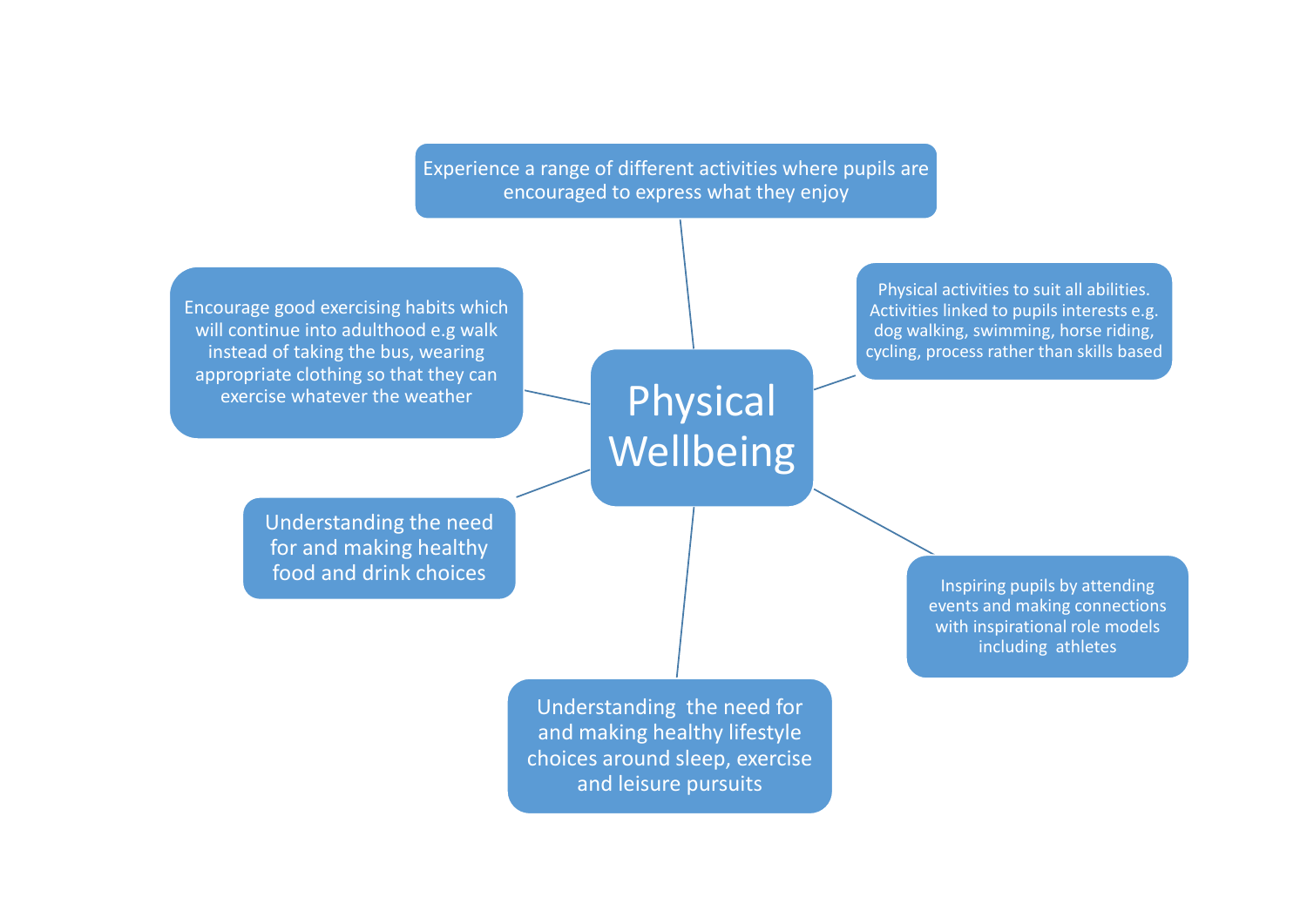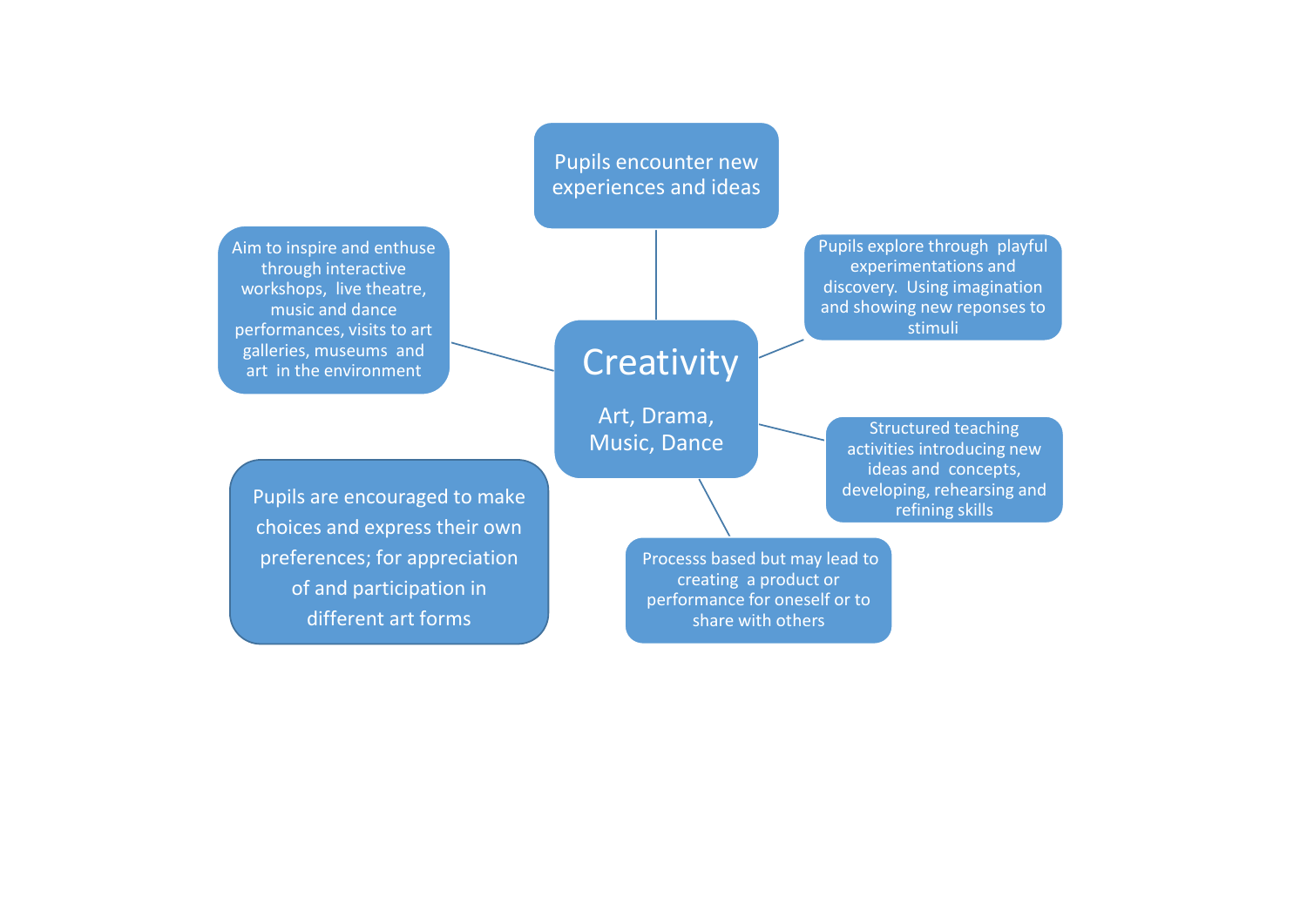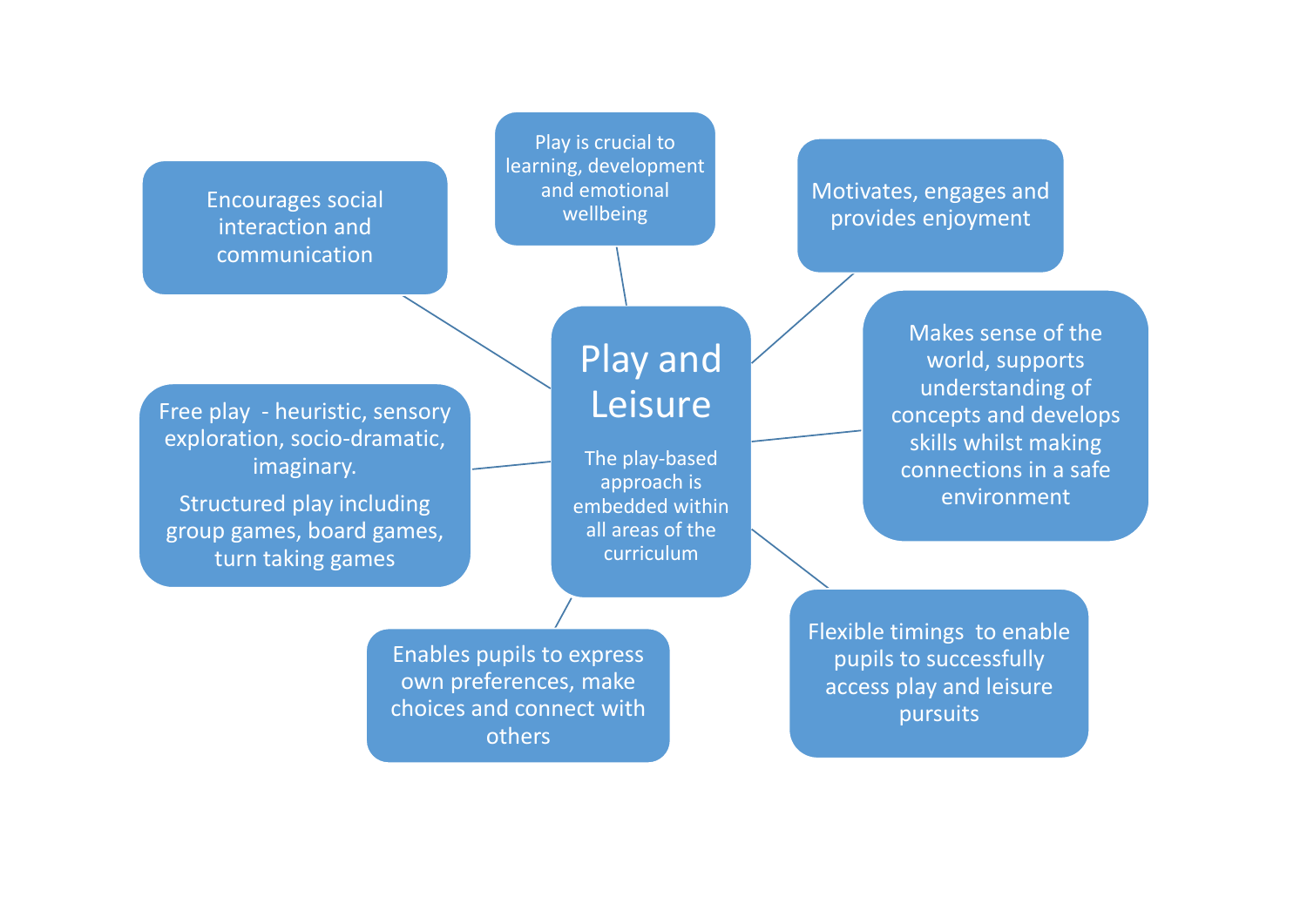Emotional , mental and physical health, well being, self belief, self confidence, building relationships, managing feelings and behaviour, self care, personal and online safety, life skills, independence, resilienceembedded throughout the curriculum and explicitly taught within this and linked curriculum areas and therapies

The pupils are prepared for life in modern Britain, so that they can make a positive contribution to the local community and wider society as they move into adulthood

> PSHE and **Citizenship** Fundamental British Values, SMSC

By learning about, visiting, creating links and becoming involved in the local community, the pupils are able to address issues such as litter picking and creating wildlife-friendly areas

Adventure Service Challenge

> Daily Group Times - pupils are encouraged to make choices, work as part of a team, interact socially with peers, reflect on own learning, acknowledge and celebrate personal achievements

SMSC development in pupils is needs led and embedded throughout the curriculum. E.g. daily awe and wonder in Attention Autism activities. Visiting China Town when learning about Chinese New Year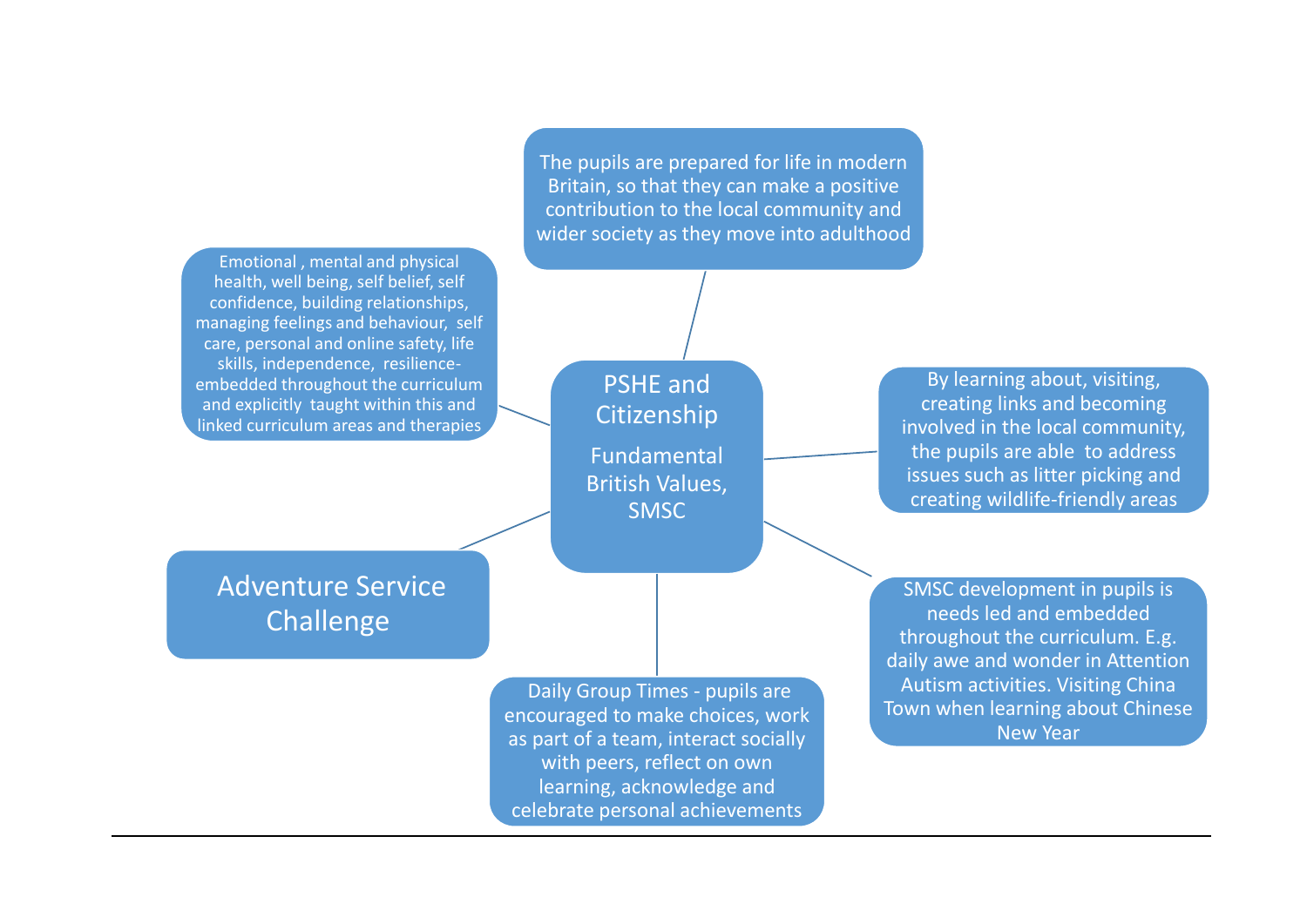# their ideas, to communicate, for research and for enjoyment.

# RELIGIOUS EDUCATION

R.E. is integrated into other curricular areas where the pupils will learn about different religions to help gain a better understanding of similarities and differences of faiths and cultures.

ICT is integrated into other curricular areas where the pupils learn to use programs to record

# FURTHER SUBJECTS

## RSE

RSE is taught collaboratively by the OT and SLT. A parent and staff workshop with an external consultant was used to develop the curriculum as well as considering individual pupil needs and the new statutory government frameworks. The curriculum covers body awareness, puberty and personal safety. This collaborative approach enables the pupils' underlying sensory integration and body awareness needs to be supported as well as supporting them to understand the social appropriateness of certain behaviours and puberty related vocabulary. The curriculum is continually reviewed and parents and pupils are an intrinsic part of this process.

## THINKING AND PROBLEM SOLVING

Thinking and Problem Solving is embedded in all areas of the curriculum. There are opportunities for thinking and problem solving in every aspect of the curriculum and therefore every part of the day is regarded as an opportunity for thinking and problem solving.

An example of this is as follows:

The teacher models and supports the learner to build memories (where the iPad belongs) identify a problem (the iPad is missing), solve the problem (search for the iPad), generalise (look for other missing items on other occasions) and self-belief and confidence (pupil is certain they know where the iPad belongs and they looked for it properly). As the pupil 'learns' to be more independent, they are able to solve problems on their own.

## ADVENTURE SERVICE CHALLENGE

Pupils will have the opportunity to work towards the Senior Stages of the Adventure Service Challenge (ASC). This scheme enables children and young people to engage in new adventures, volunteering opportunities and to challenge themselves to try as best they can (Above and Beyond 2019). The programme is flexible and can be adapted to meet individual learning needs. Sample activity units from the challenge include; First Aid, Cookery, Interests and Service.

#### ICT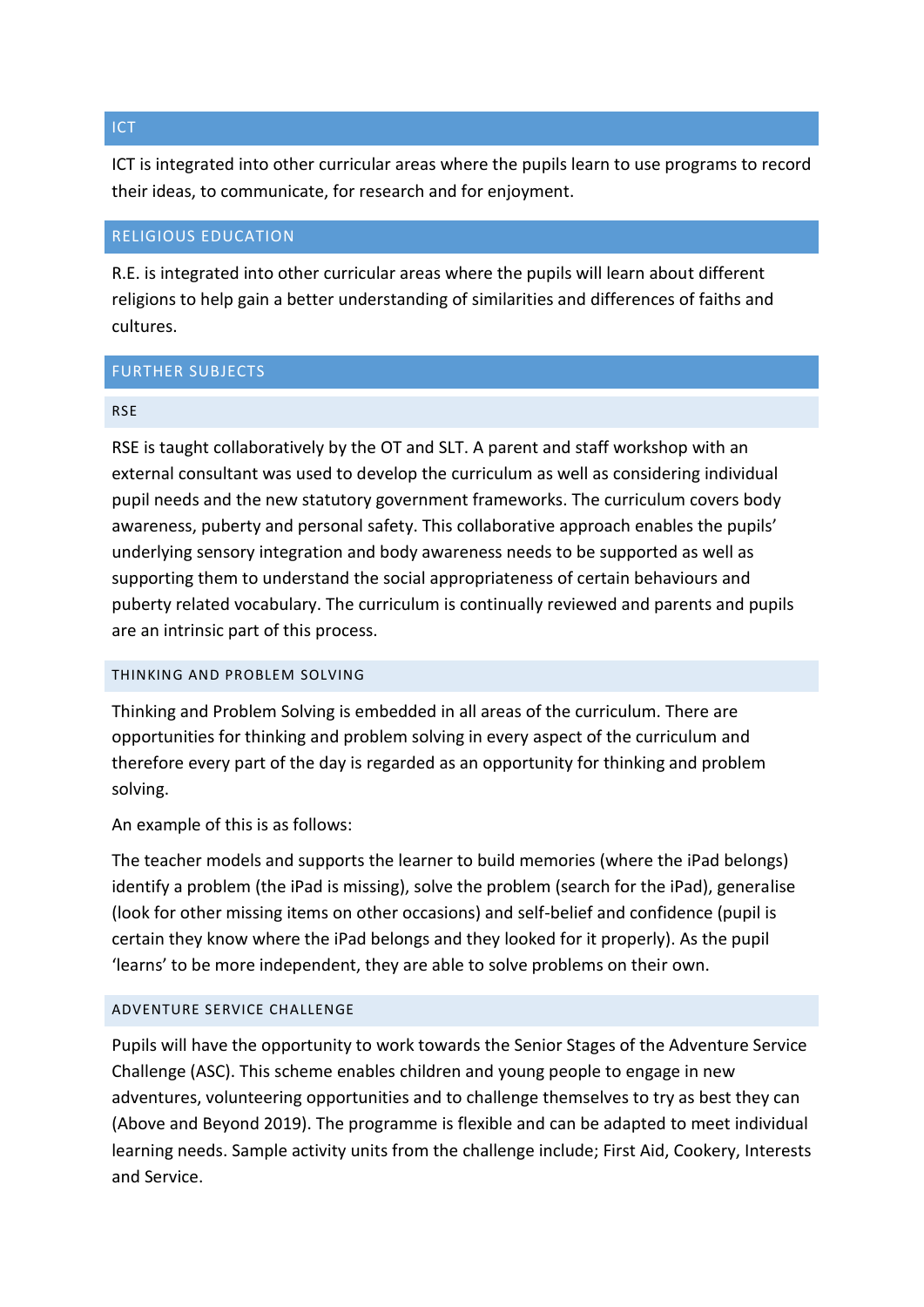MAPP - Mapping and assessing pupil progress Assessing: Independence, Fluency, Maintenance, Generalisation Personalised learning intentions

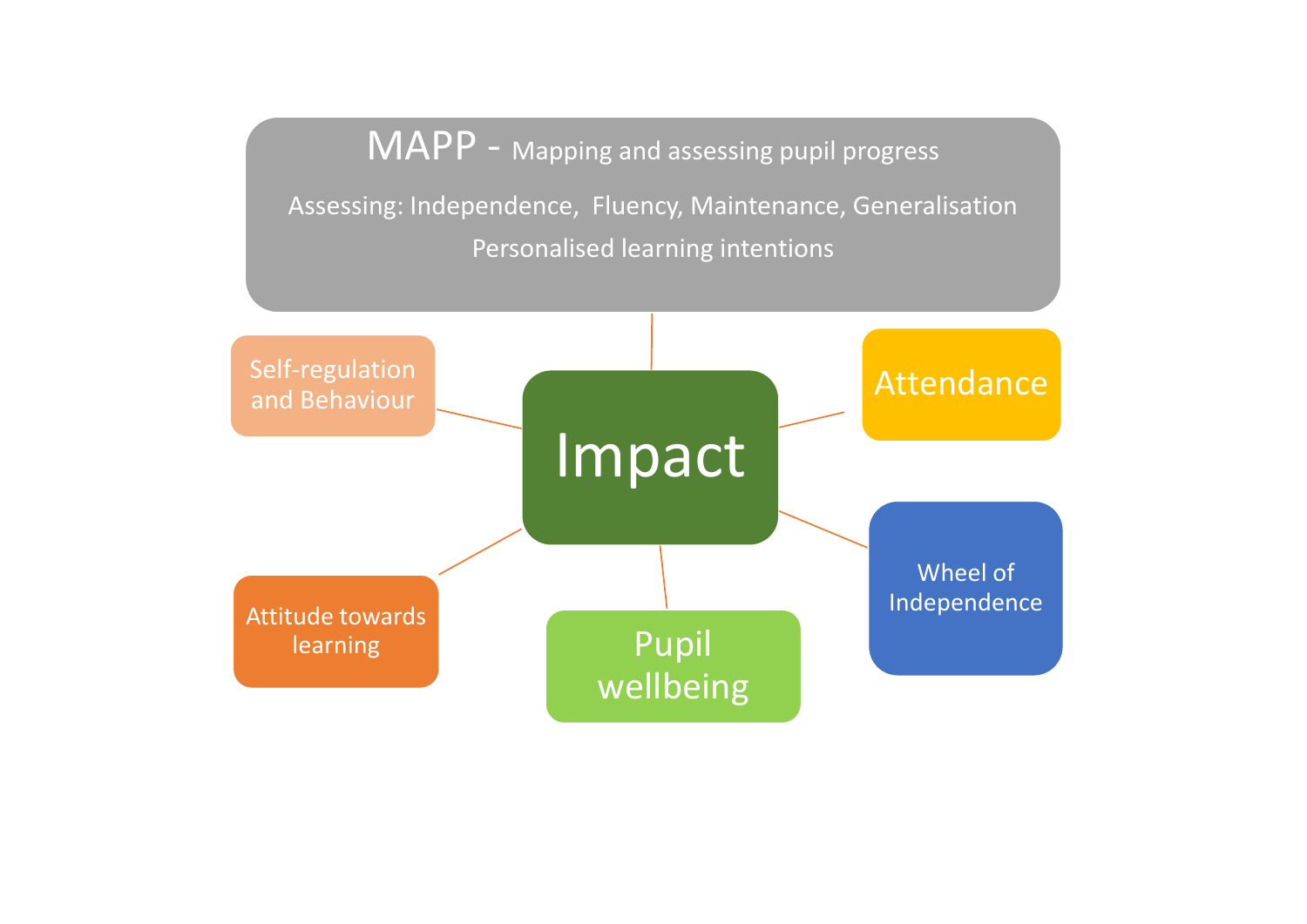# PREPARATION FOR ADULTHOOD

At Key Stage Four the pupils will study bespoke learning pathways, tailored to meet individual learning needs, interests and aims for the future. This may include working towards functional vocational qualifications and/or following the Equals 14-25 Curriculum with optional accreditation. Post 16 students may choose to continue working towards Equals accreditation and/or pursue further vocational qualifications at a local partner college, supported by Blossom House Wimbledon staff. Additionally, they may have access to supported work placements.

## SLT

Communication is at the root of everything at Blossom House Wimbledon. The school is a total communication environment, with visuals, assistive software, signing, drawing and writing used alongside verbal communication.

Speech and Language Therapy is delivered daily by a qualified SLT and is integrated throughout the school day. The SLT curriculum targets the development of functional communication skills alongside specialist interventions to target underlying language and speech difficulties.

The main emphasis is on developing independence and self-advocacy through real life experiences. Pupils are enabled to do this by using a toolkit of taught strategies such as asking for clarification, using language to problem solve, persevering to repair an interaction and seeking help through a range of communication mediums. Self-advocacy is an essential skill for pupils and is supported by valuing and validating all types of Augmentative and Alternative Communication. Pupils are taught how to use assistive technology by specialist staff and are supported to use their Augmentative and Alternative communication systems to their full potential by a specialist SLT. The pupils flourish within a curriculum with frequent opportunities for community engagement in order to develop their communication and social skills within a range of different contexts.

| <b>Communication Skill</b>                | <b>Curriculum</b>                                                                                                                                        |
|-------------------------------------------|----------------------------------------------------------------------------------------------------------------------------------------------------------|
| <b>Functional</b><br><b>Communication</b> | Using communication charts/total communication in the<br>wider community<br>Generalising skills learnt within therapy sessions in different<br>contexts. |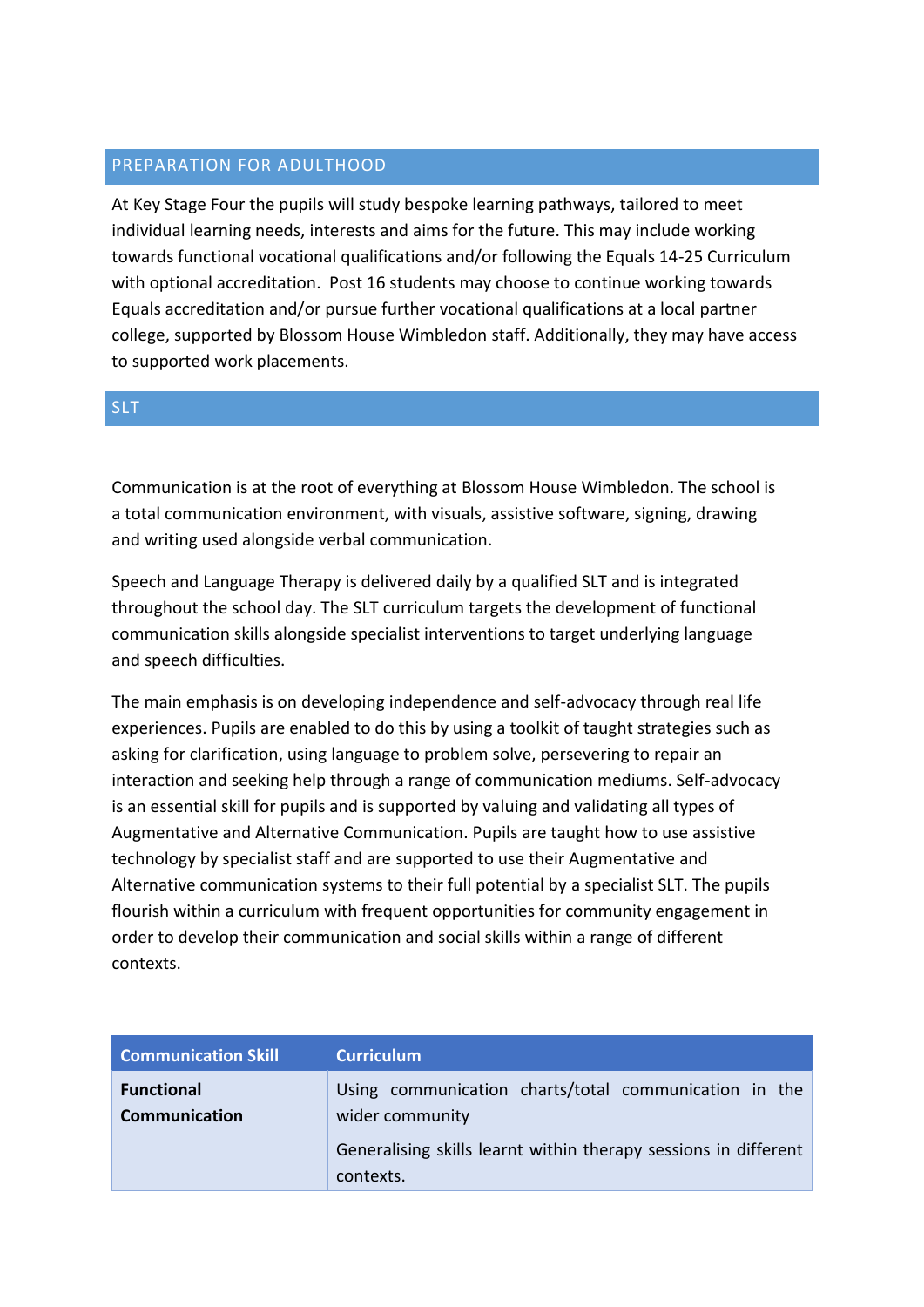| Play                 | Therapists and teaching staff create opportunities for the<br>students to expand their range of interests and develop their<br>initiation and maintenance of play through play based<br>activities. Pupils also have frequent opportunities to engage in<br>child-led play.                                                                                                                                                                                                                                                                                                                                                                                    |
|----------------------|----------------------------------------------------------------------------------------------------------------------------------------------------------------------------------------------------------------------------------------------------------------------------------------------------------------------------------------------------------------------------------------------------------------------------------------------------------------------------------------------------------------------------------------------------------------------------------------------------------------------------------------------------------------|
| <b>Understanding</b> | The pupils are supported in understanding information using<br>a range of visual communication systems, such as objects,<br>photos, symbols, Makaton signing alongside simple spoken<br>language. Symwriter 2 environments are also used to create<br>receptive language focused activities. The pupils also have<br>frequent exposure to a range of contextualised trips so they<br>can make semantic connections.                                                                                                                                                                                                                                            |
| <b>Expression</b>    | The pupils are supported in developing their communication<br>skills, which includes visual communication, e.g. photos, AAC,<br>signing (Makaton), gesture, symbols and/or spoken language.<br>Specific programmes such as the Expanding Expression tool<br>are used to develop the pupil's ability to give clear<br>instructions. Pupils practise making specific requests and using<br>language for a variety of purposes (e.g. problem solving,<br>clarification, to make choices) during therapy and then<br>generalise this within community sessions.                                                                                                    |
| Independence         | Independence is supported through helping pupils to recall<br>their daily activities by using visual supports. Functional<br>communication is paramount so that students can request<br>help when required.                                                                                                                                                                                                                                                                                                                                                                                                                                                    |
| <b>Speech</b>        | Targeted programmes are devised according to individual<br>profile of need e.g. PROMPT programmes.                                                                                                                                                                                                                                                                                                                                                                                                                                                                                                                                                             |
| <b>AAC</b>           | Visual support is crucial to enable pupils (symbol and sign<br>support). Makaton and visual supports are used to facilitate<br>pupils' receptive and expressive language skills. Other devices<br>such as Voice Activated Communication Devices (VOCAs) may<br>dependent<br>used<br>on<br>individual<br>also<br>be<br>an<br>pupil's<br>communication needs. Pupil voice is facilitated through the<br>use of Talking Mats. Visual support software such as Widgit is<br>used across all lessons and training is provided for staff.<br>Assistive technology such as Clicker and Symwriter are also<br>used to enable pupils to share their ideas and learning. |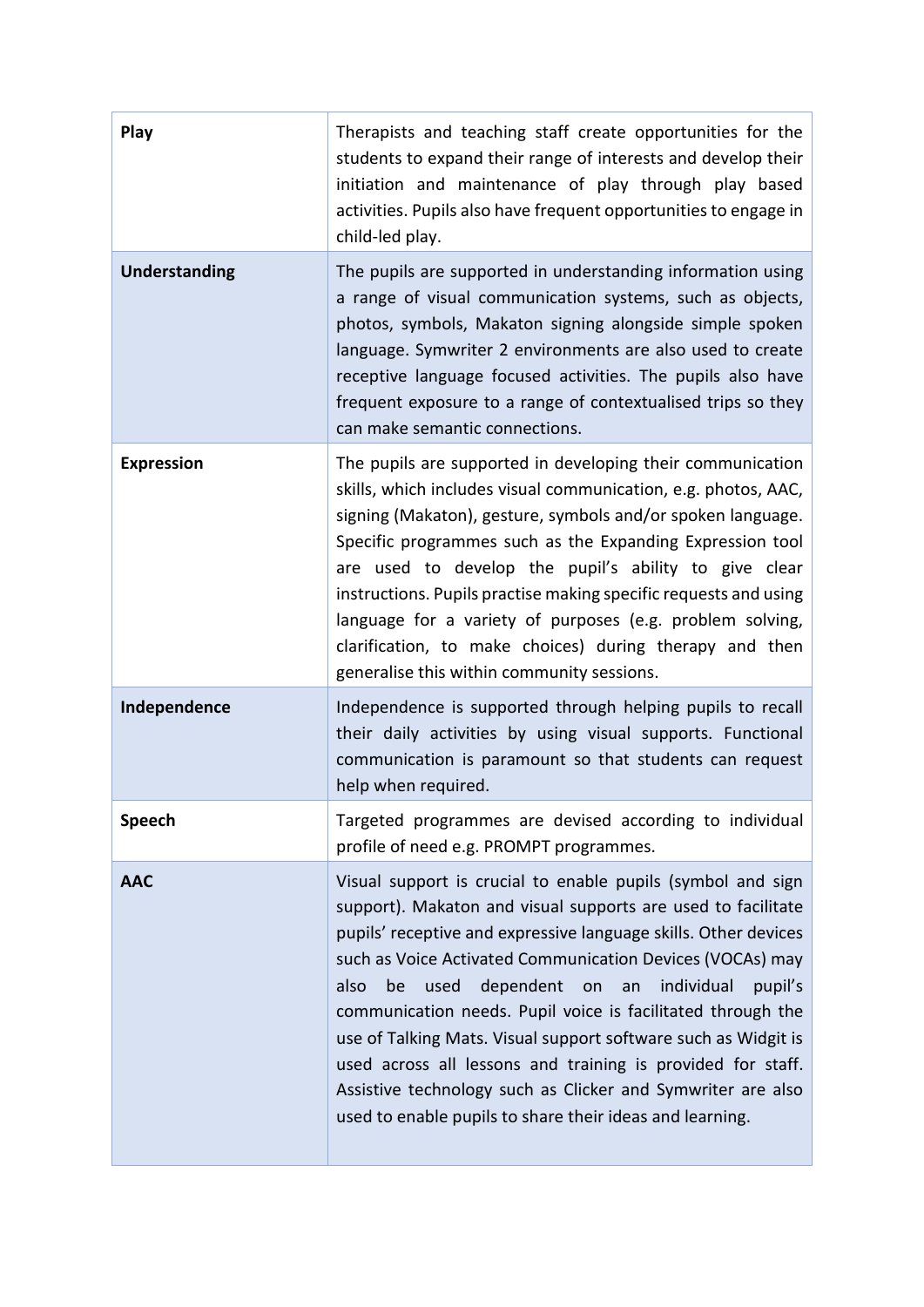| <b>Social Skills and Social</b><br><b>Behaviour</b> | Developing competence, accuracy and confidence<br>in<br>communication and to appreciate that different contexts may<br>require different linguistic responses.                                                                                                                                                                                                                                |  |  |  |  |
|-----------------------------------------------------|-----------------------------------------------------------------------------------------------------------------------------------------------------------------------------------------------------------------------------------------------------------------------------------------------------------------------------------------------------------------------------------------------|--|--|--|--|
|                                                     | Selecting leisure interests and making choices using Talking<br>Mats. Practising conversation skills in real life contexts.                                                                                                                                                                                                                                                                   |  |  |  |  |
|                                                     | To develop 'Social Thinking' (the ability to understand and<br>interpret social situations and determine appropriate social<br>behaviour). This is achieved through repeated modelling of<br>expected social behaviour within real-life settings. Motivating<br>programmes such as social-movie time are used as a<br>framework to explore appropriate and inappropriate social<br>behaviour. |  |  |  |  |
|                                                     | The Zones of Regulation is another tool used to support the<br>expansion of pupil's emotional vocabulary and their ability to<br>self-regulate. This is delivered as a whole-school approach.                                                                                                                                                                                                 |  |  |  |  |

# SLT PROVISION

| <b>SLT</b><br><b>Groups</b>                                      | <b>In Class</b><br><b>Support</b>                                                       | <b>Community</b><br><b>Access</b>                                                                                                                  | <b>RSE</b>                                                                          | <b>Individual</b>                                                                                        |
|------------------------------------------------------------------|-----------------------------------------------------------------------------------------|----------------------------------------------------------------------------------------------------------------------------------------------------|-------------------------------------------------------------------------------------|----------------------------------------------------------------------------------------------------------|
| 3x45<br>minute<br>sessions<br>per week<br>delivered<br>by an SLT | 2 x weekly<br>30 minute<br>sessions<br>delivered<br>alongside<br>the class<br>teachers. | 1 x weekly 4<br>hour<br>community trip<br>which the SLT<br>attends in order<br>to directly<br>facilitate<br>functional<br>communication<br>skills. | $1 \times 30$<br>minute<br>session<br>per week<br>delivered<br>by an SLT<br>and OT. | Individual therapy provided on<br>a needs-led basis unless<br>otherwise stipulated in the<br><b>EHCP</b> |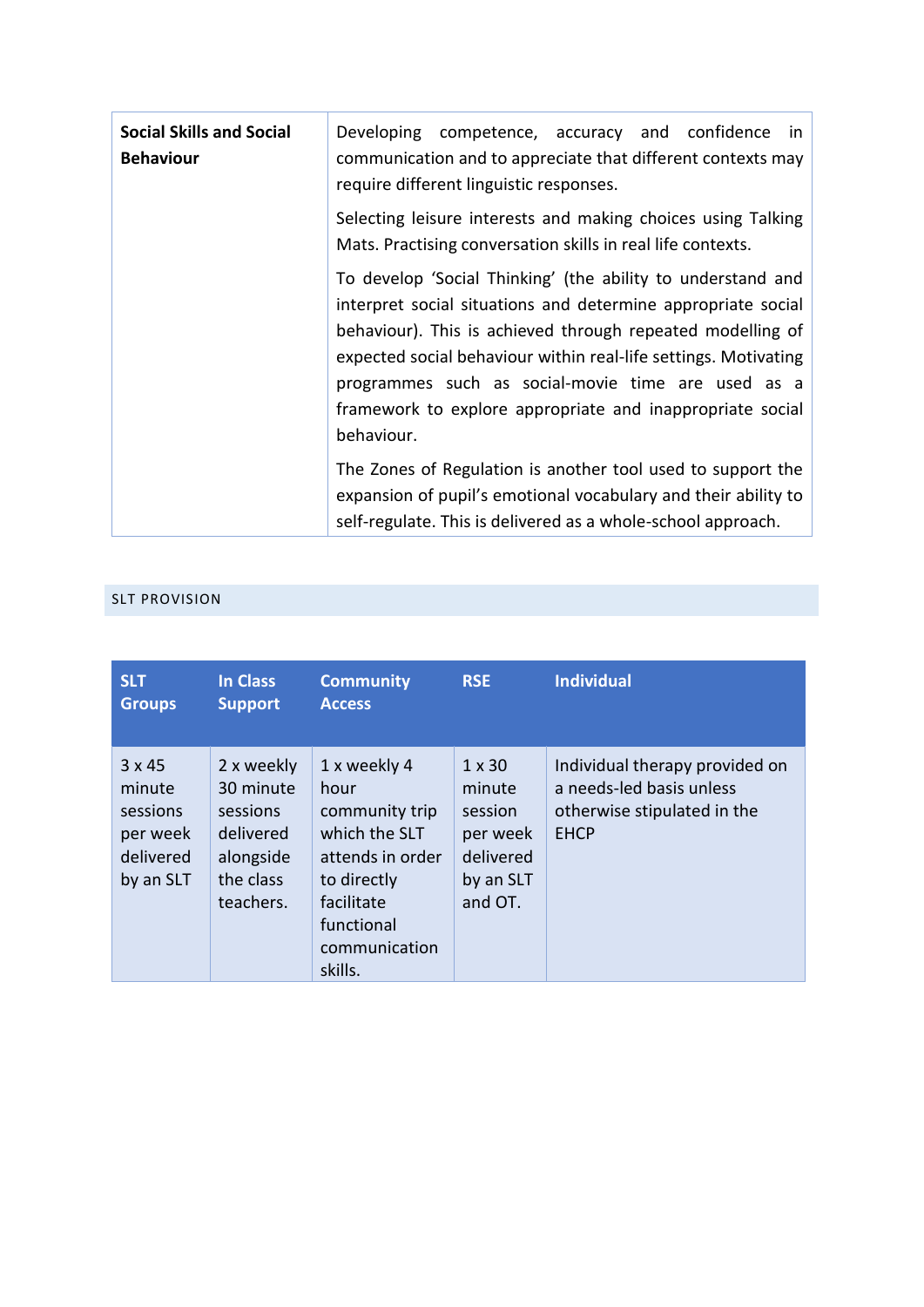#### OCCUPATIONAL THERAPY

Occupational therapists at Blossom House Wimbledon use meaningful activities to help pupils participate in what they need and/or want to do in order to promote physical and mental health and well-being. Occupational therapy addresses the physical, cognitive, psychosocial and sensory components of performance and can be delivered in a group setting or on an individual basis. At Blossom House Wimbledon occupational therapy focusses on activities of daily living.

Therapists support pupils to perform a variety of tasks:

- Travel training
- Self-care
- Meal preparation
- Housekeeping
- Laundry
- Food shopping
- Money skills
- Time management
- Play and Leisure
- Social participation

Many of the pupils have sensory and physical challenges that need addressing in order for them to learn and participate in the school day. There may be individual sessions with the physiotherapist to address underlying motor issues or the occupational therapist might address postural issues through adapted seating or provide specialised equipment to perform precision tasks.

Emotional and sensory regulation is an important skill that is addressed throughout the school day by the therapy and teaching team.